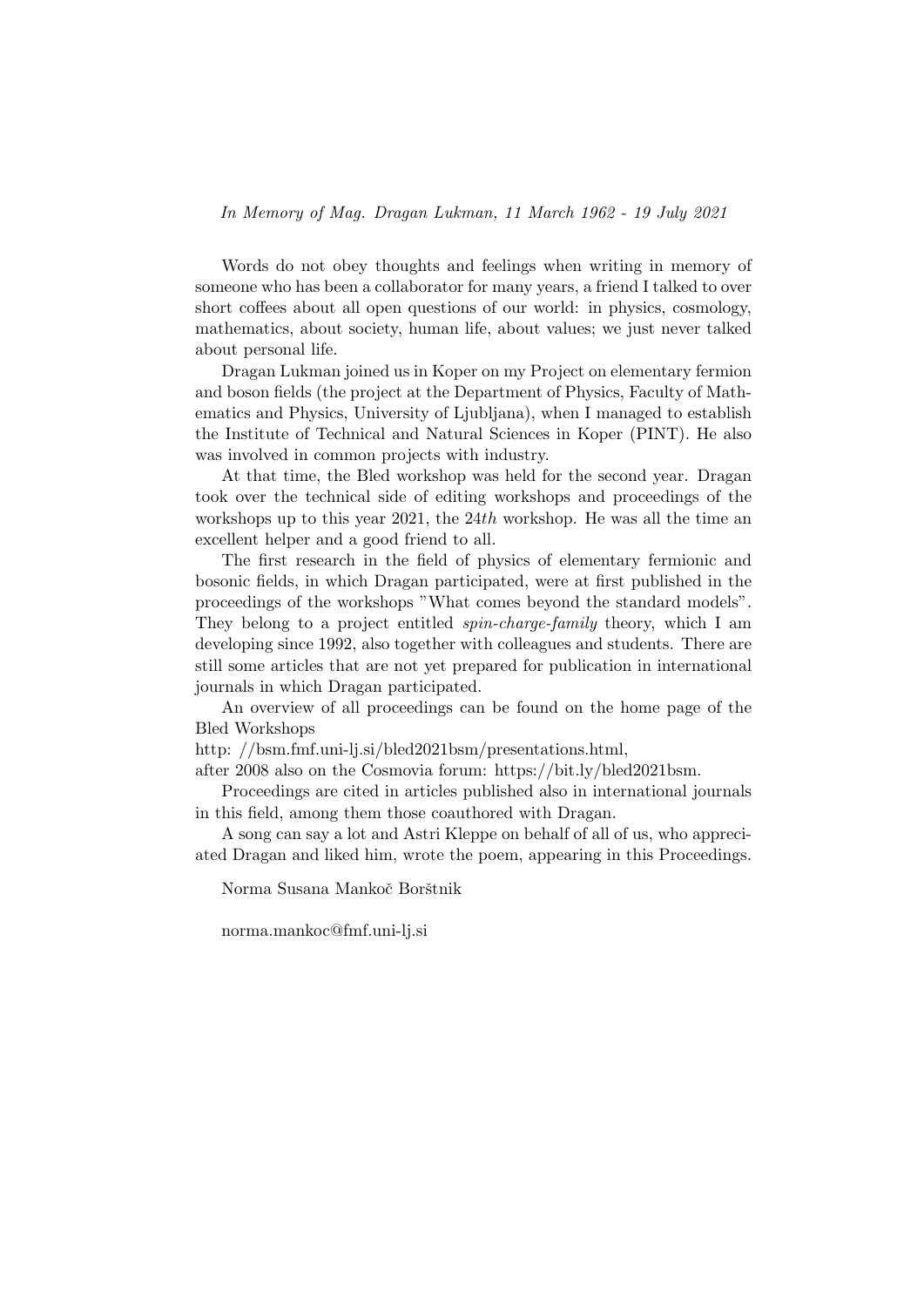Dragan Lukman was introduced into the research work in the midle of eighties of previous century when Slovenia started with the "1000 Young Researchers Project". After finishing his diploma work at the Department of Physics Dragan decided to expand his field of interest to the field of mathematics. He enrolled the postgraduate course at the Department of Mathematics and simultaneously he participated in the research work at the National Institute of Chemistry as a member of the Laboratory for Molecular Modelling. In due course he accomplished all the necessary steps to attain the degree of master of mathematical sciences. His participation in the scientific work resulted in ten publications in international scientific journals. Dragan was able to cope with the research work in quite diverse fields such as strict statistical mechanics, the application of molecular dynamics simulation of biological systems and even technologically oriented studies of mechanical properties of fullerenes.

## Prof. Dr. Branko Borštnik,

The head of The Laboratory for Molecular Modelling at the National Institute for Chemistry Ljubljana, Slovenia in the period when Dragan Lukman was member of the group

Mag. Dragan Lukman, holding Master of Science degree in Mathematics and Bachelor degree in Physics, both degrees received from University of Ljubljana, has approached me, after important recommendations from Prof.Dr. Norma Mankoč Borštnik, in May 2019 with an interest to apply for a research position in my research project Quantum Localization in Chaotic Systems being carried out at CAMTP - Center for Applied Mathematics and Theoretical Physics of the University of Maribor, funded by the Slovenian Research Agency ARRS. In our first interview with him it was immediately obvious that he has quite wide experience in working with various research groups in Slovenia, predominantly with Norma Mankoč and her coworkers, but also with others, with broad knowledge in physics and mathematics, and in computational physics. Therefore my decision to offer him the job was easy. Thus he has joined my core research group, a part of CAMTP, whose members also are Dr. Qian Wang, Dr. Crt Lozej (my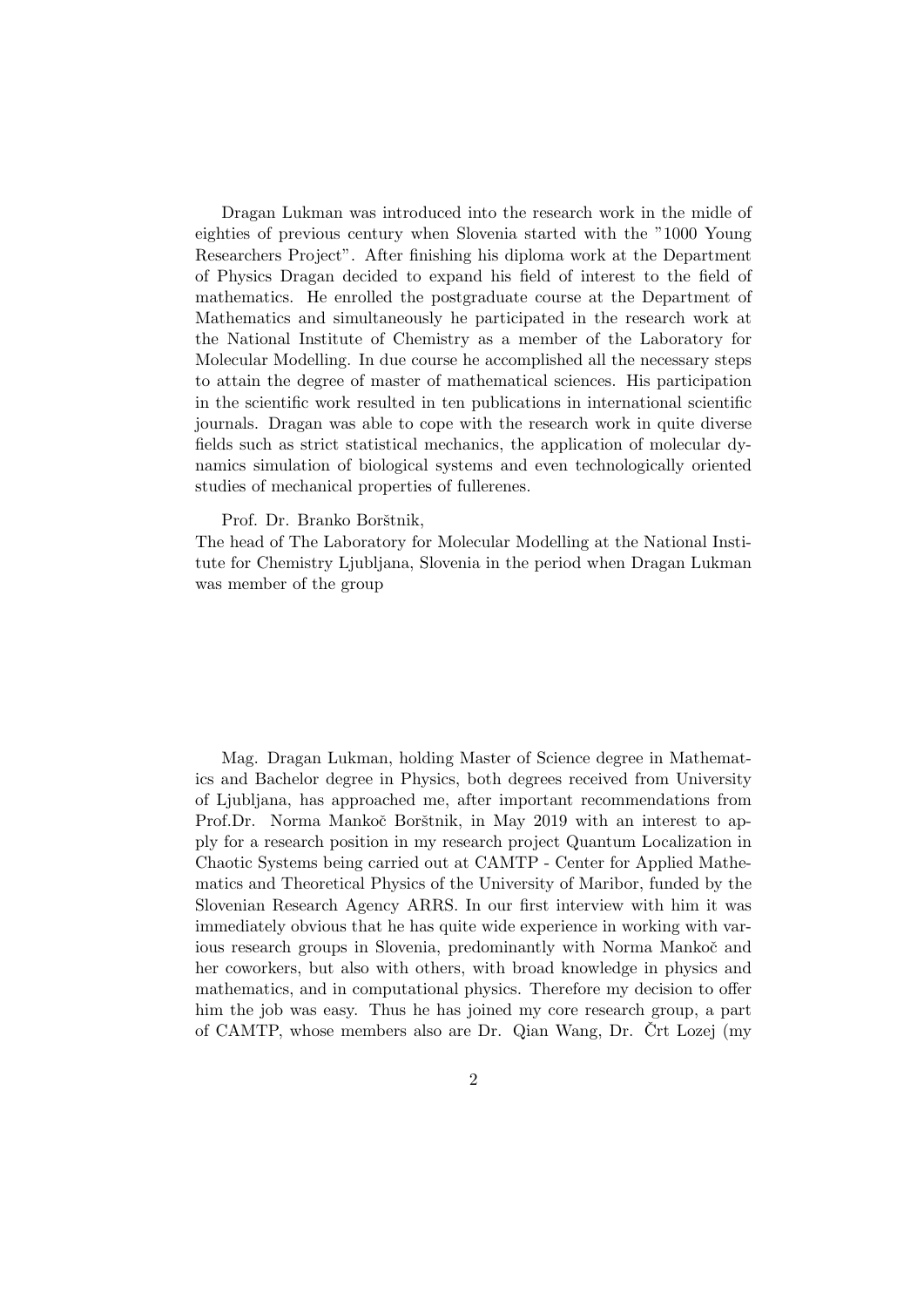PhD student at the time) and Dr. Benjamin Batistić (also my former PhD student, 2015, now postdoc). We started to work together with Dragan on 1 June 2019. Our main object of study was the phenomenon of quantum or dynamical localization in classically chaotic systems, one of the central issues in the domain of quantum chaos. More precisely, we have been studying very extensively and deeply the localization phenomena in the so called lemon billiards, a special family of two dimensional billiards with extremely rich behaviour both classically and quantaly. They are important paradigmatic model systems. The selection of billiards was made possible only thanks to the extensive calculations by  $\text{Crt}$  Lozej in the course of his PhD thesis. Dragan started his work quite enthusiastically, and was using mainly the software codes developed over the many years by Benjamin Batistić and recently very drastically improved and expanded by  $\text{Crt}$  Lozej. In doing so we were discovering very many exciting results which emerged by our heavy computations, and Dragan was always very careful, fast, responsive and reliable, with good physical insight, presenting the results in a shortest possible time, working every day from early morning until the late afternoon, and even on weekends at home. Based on the results under his cooperation four important papers have been produced, 3 of them already published in excellent journals (Physical Review E, Physics MDPI, Nonlinear Phenomena in Complex Systems), the fourth one just in the progress of writing. Therefore Dragan's contribution to our results is quite essential and appreciated.

Dragan was a very pleasant personality, highly modest and quiet person, always helpful, never complaining, and deeply dedicated to his work, not only at our institute, but also in other groups. We did not know much about his personal life, as he was a very shy person and did not show emotions, but this does not mean that he was not sensible and empathic. The tragic news about his sudden death on his way to work in the early morning on Monday 19 July 2021 was a great shock for all of us. We shall remember him as a wonderful fellow and a very good researcher. Our papers with him are a long lasting remembrance of him.

Prof.Dr. Marko Robnik, member of EASA Founder and Director of CAMTP - Center for Applied Mathematics and Theoretical Physics, University of Maribor Robnik@uni-mb.si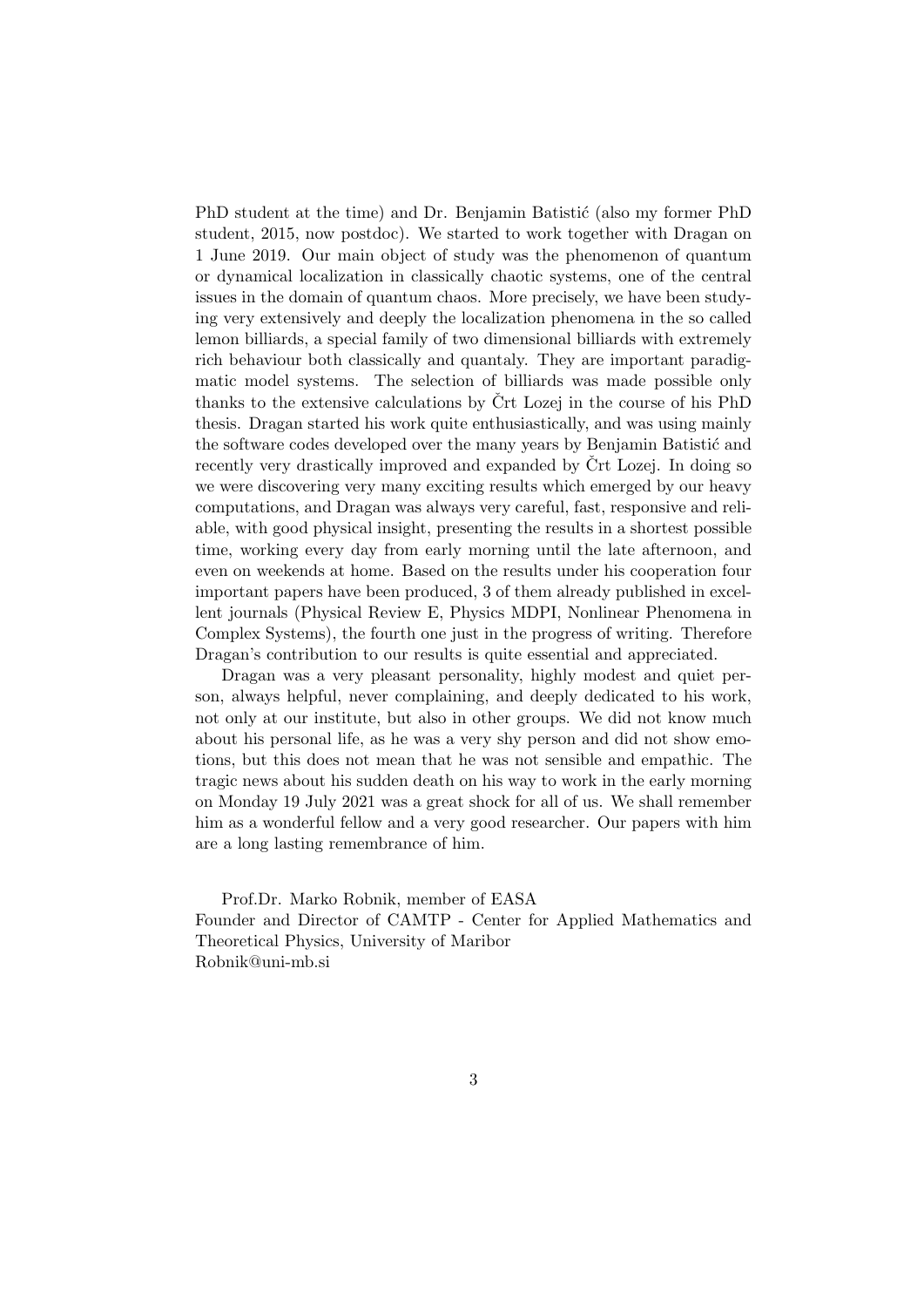Prave besede kar ne stečejo v zapis v spomin nekomu, ki je bil dolga leta sodelavec, prijatelj in s katerim sva ob kratkih kavicah prediskutirala vsa odprta vpraˇsanja tega sveta, v fiziki, v kozmologiji, v matematiki, v druˇzbi, v človekovem življenju, o vrednotah, le o osebnem življenju nisva govorila nikoli.

Dragan Lukman se mi je pridružil v Kopru na projektu Fizike osnovih delcev in polj, Oddelka za fiziko Fakultete za matematiko in fiziko Univerze v Ljubljani, ko mi je uspelo ustanoviti Primorski inštitut za naravoslovne in tehnične vede Koper. Sodeloval je tudi na projektih, ki smo jih razvili z gospodarstvom.

Tedaj je Blejska delavnica tekla že drugo leto. Prevzel je tehnično plat urejanja delavnice in zbornika delavnice vse do letošnje 24. delavnice. Bil je vseskozi izvrsten pomočnik in dober prijatelj vsem.

Prve raziskave na področju fizike osnovnih fermionskih in bozonskih polj, pri katerih je Dragan sodeloval, so bile najprej objavljene v zbornikih delavnic "What comes beyond the standard models". Sodijo v projekt z naslovom spin-charge-family theory, ki ga razvijam, tudi skupaj s sodelavci in študenti, že od leta 1992. Je še nekaj prispevkov, ki še niso dozoreli za objavo v mednarodnih revijah, pri katerih je Dragan sodeloval.

Pregled vseh zbornikov je najti na domači strani Blejskih delavnic http://bsm.fmf.uni-lj.si/bled2021bsm/presentations.html,

po letu 2008 pa tudi na Cosmovia forum: https://bit.ly/bled2021bsm .

V prispevkih zbornikov so citirani članki, ki so, potem ko so dozoreli, objavljeni v mednarodnih revijah s tega področja, tudi tisti v soautorstvu z Draganom.

Pesem pove lahko zelo veliko in Astri Kleppe je v imenu vseh nas, ki smo Dragana cenili in imeli radi, napisala pesem, ki jo objavljamo v tem zborniku.

Norma Susana Mankoč Borštnik norma.mankoc@fmf.uni-lj.si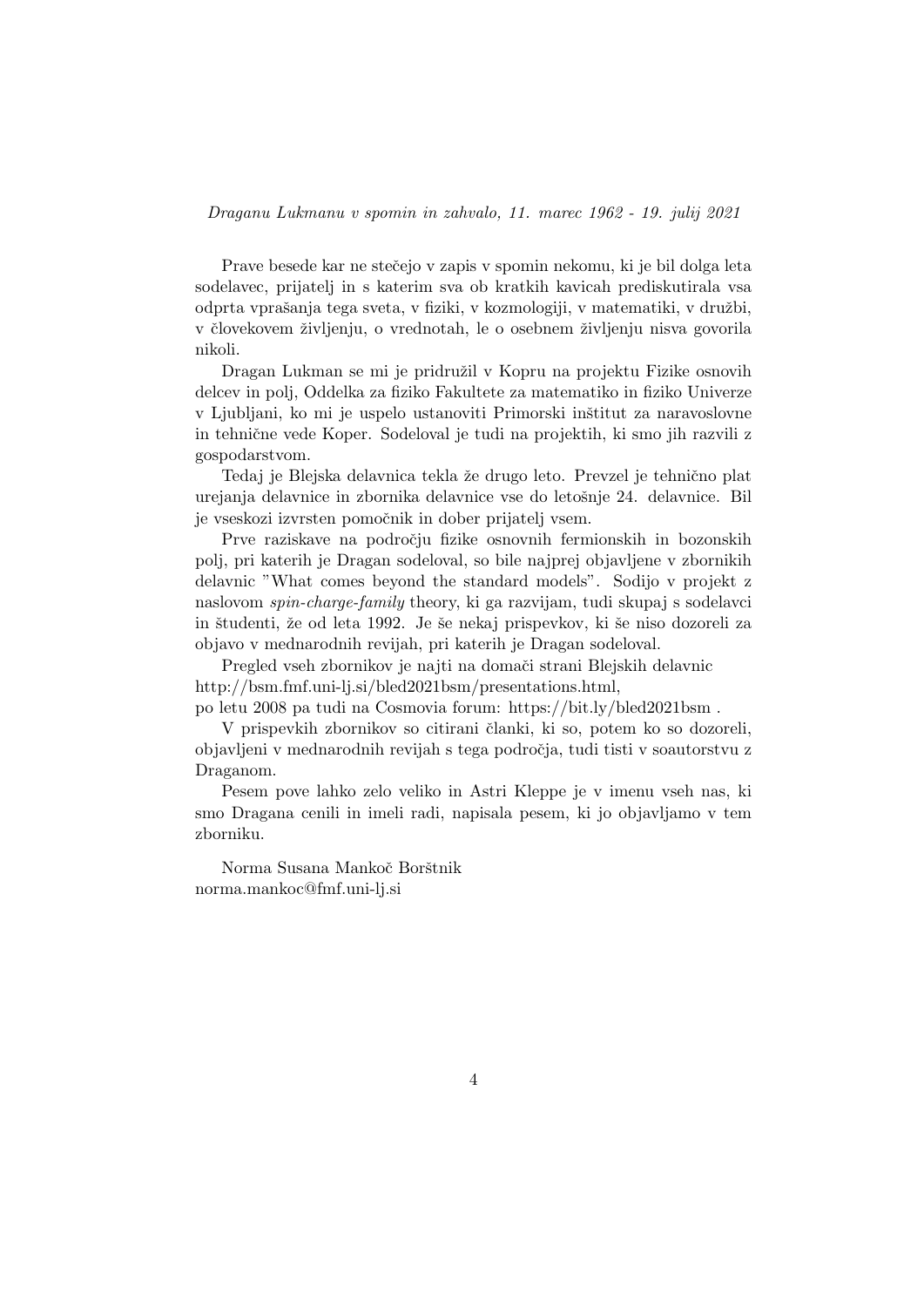Dragan Lukman se je pridružil moji raziskovalni skupini v Laboratoriju za molekularno modeliranje na Nacionalnem Kemijskem inštitu sredi osemdesetih let prejšnjega stoletja, ko je Slovenija odprla projekt "1000 mladih raziskovalcev", ki je omogočil vključitev podiplomskih študentov v raziskovalno delo. Po diplomi na Oddelku za fiziko, Fakultete za matematiko in fiziko, Univerze v Ljubljani se je Dragan odločil za magistrski študij na Oddelku za matematiko, raziskovalno delo pa je nadaljeval na Kemijskem inštitutu v moji skupini. Pravočasno je opravil vse potrebno za pridobitev stopnje magistra matematičnih znanosti. Sodeloval je pri znanstvenem delu, ki je bilo objavljeno v desetih člankih v mednarodnih znanstvenih revijah. Dragan je sodeloval pri raziskavah na precej raznolikih področjih, kot so stroga statistična mehanika, uporaba molekularne dinamike za simulacijo bioloških sistemov in celo pri tehnološko usmerjenem študiju mehanskih lastnosti fulerenov.

prof. dr. Branko Borštnik, dolgoletni vodja laboratorija za molekularno modeliranje na Kemijskem inštitutu v Ljubljani branko.borstnik@ki.si

Mag. Dragan Lukman, ki je imel magisterij iz matematike ter diplomo iz fizike z Univerze v Ljubljani, me je kontaktiral, na osnovi pomembnih priporočil Prof.Dr. Norme Mankoč Borštnik, v maju 2019, z zanimanjem za delovno mesto raziskovalca na mojem raziskovalnem projektu Kvantna lokalizacija v kaotičnih sistemih, ki je bil izvajan na CAMTP - Centru za uporabno matematiko in teoretično fiziko Univerze v Mariboru, in je bil financiran s strani ARRS. Že ob prvem intervjuju je postalo nemudoma jasno, da ima kar široke izkušnje v sodelovanju z različnimi raziskovalnimi skupinami v Sloveniji, predvsem z Normo Mankoč Borštnik in njenimi sodelavci, a tudi z drugimi, s širokim znanjem v fiziki in matematiki ter v računski teoretični fiziki. Zato je bila lahka moja odločitev, da mu ponudim zaposlitev. Tako se je pridružil moji jedrni raziskovalni skupini, ki je del CAMTP in katere člani so tudi Dr. Qian Wang, Dr. Crt Lozej (moj tedanji doktorand) in Dr. Benjamin Batistić (tudi moj nekdanji doktorand, 2015, sedaj podoktorski sodelavec). Naše sodelovanje z Draganom